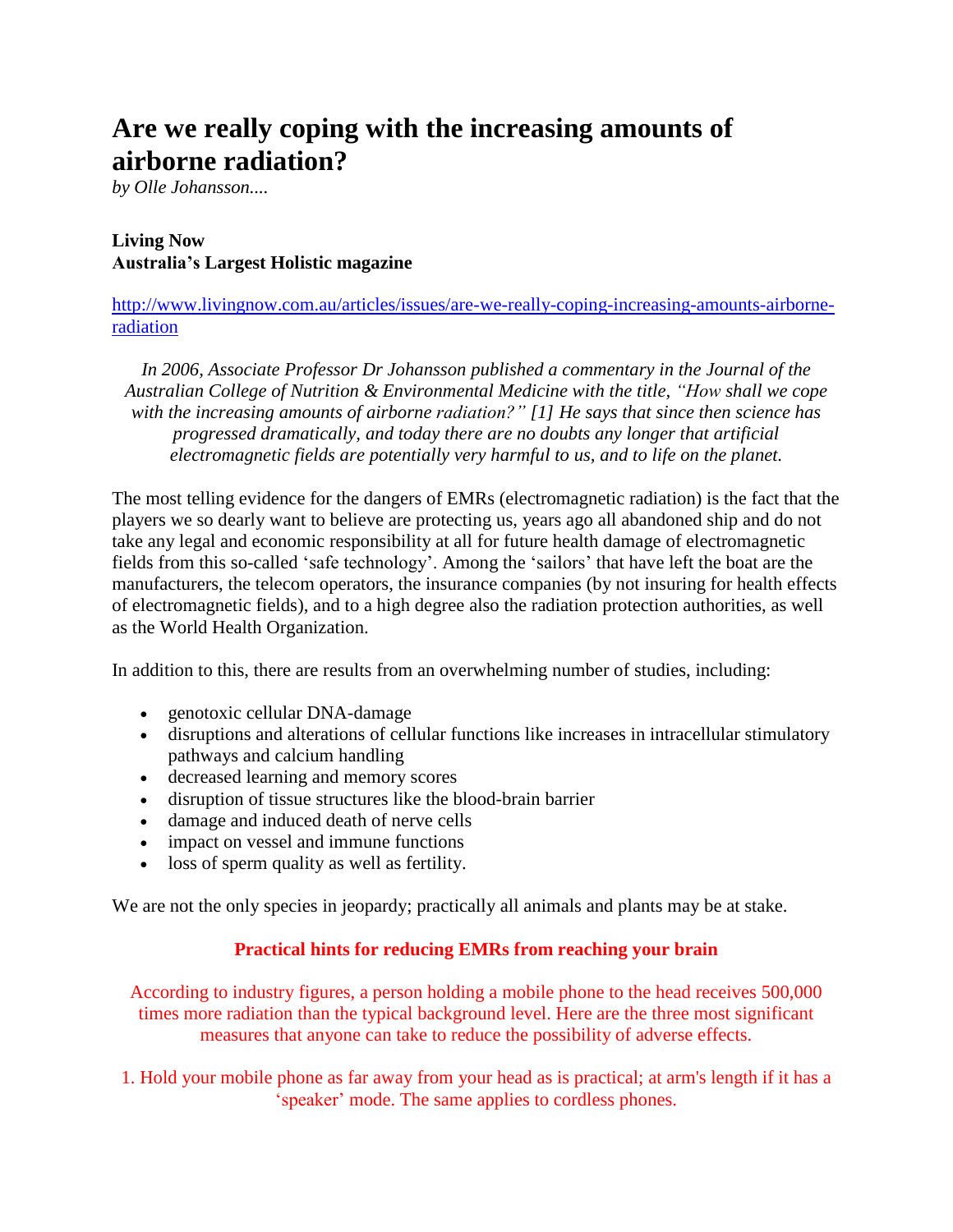2. Use a hardwired 'ethernet' (RJ45) connection between your computer and modem. Most 'wireless' modems still have the appropriate sockets. Remember to then disable the Wi-Fi function in BOTH the computer and modem, in their respective software interfaces.

3. Let the 'inverse square' law work in your favour. Field intensity drops off exponentially with distance from the source. Maintain a prudent distance between yourself and any emitter of EMR. This information has been used by permission of [www.EMRaware.com](http://www.emraware.com/) where you will find dozens more helpful suggestions for reducing EMRs.

# **WiFi rollout**

The conversion to WiFi, and similar wireless communication systems, is one of the largest technology rollouts in history, and yet virtually no public consultation with citizens or local governments was carried out in advance – completely in contraposition to the Nuremberg Code of Ethics.

Parallel to this, the World Health Organization has classified the following as being possibly carcinogenic (2B):

- powerfrequent magnetic fields (by 2001; with reference to childhood leukaemia)
- radio frequency electromagnetic fields (by 2011; with reference to brain tumours).

The recent ruling of the Italian Supreme Court, that mobiles can cause a brain tumour, definitely means yet another 'nail in the coffin'.

The very recent American National Toxicology Program (NTP) report from 2016 [2] has shown that rats exposed to mobile telephony for two years have an increased incidence of aggressive brain tumours (gliomas) and malignant heart tumours (schwannomas). No tumours at all were observed in the unexposed control group.

This project has been underway for more than a decade, and, with a \$25 million price tag, is the most expensive ever undertaken by the NTP. The study involved more than 2,500 rodents, exposed to the same type of radiation found in cell phones, at the same frequencies, for nine hours every day, for two years. Even though the cancer incidences were regarded as low, transferred to the human population scale such a result still would mean  $-$  down the road  $-$  a tremendous future cost for the world's health care systems. The study outcome could result, in the decades to come, in an additional 150 million extra human cancer cases worldwide, something not easily swept under the carpet.

The scientists must have regarded their results of *very high importance* since they released them before the entire study was completed, a rather unusual decision. As a consequence, from now on, it will be very difficult to claim wireless systems to be without risk. To say that the American NTP study is a paradigm-shifting one is actually to understate its importance.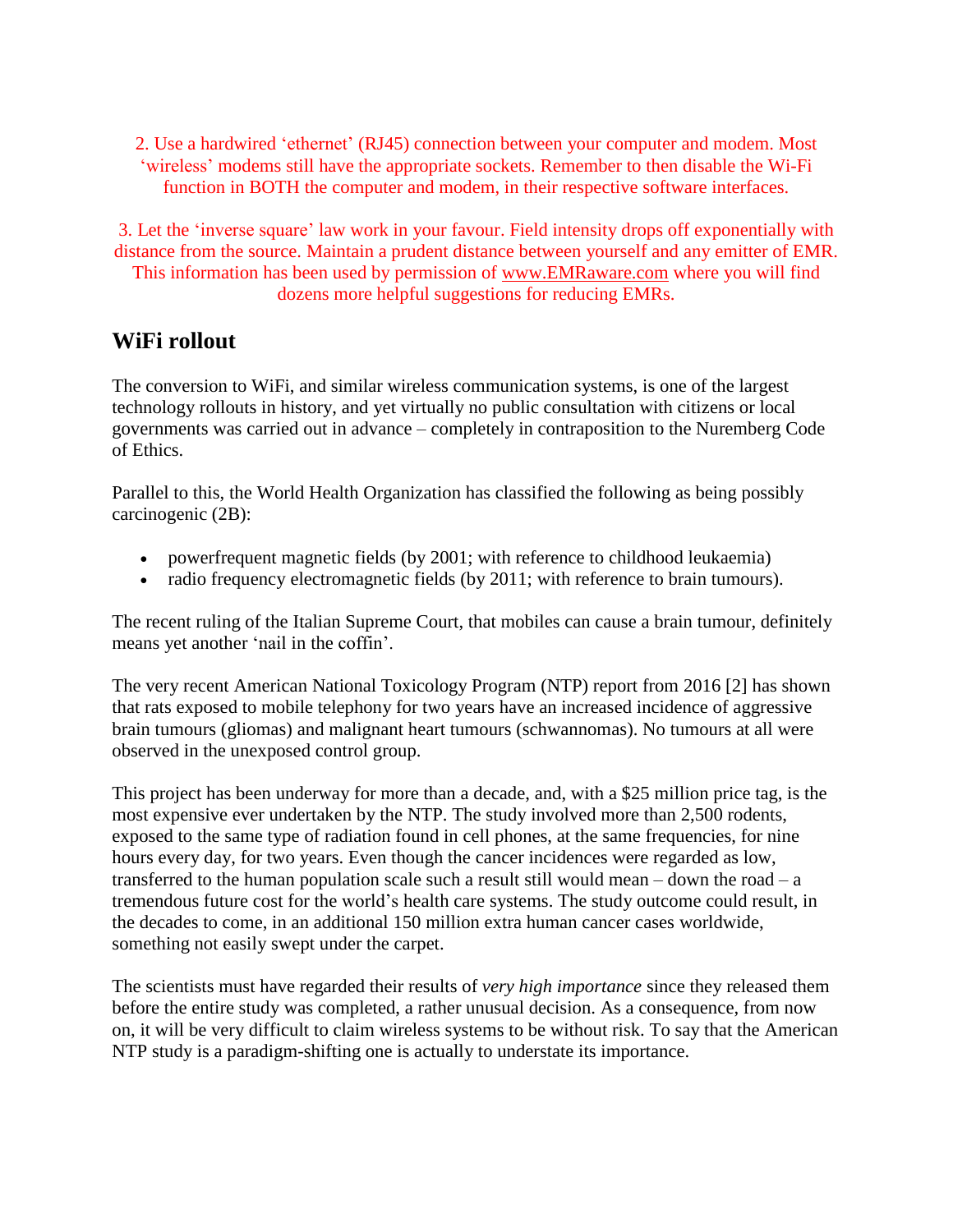The recent massive roll-out of various wireless technologies should be critically viewed against this background. The last 100 years we have very suddenly been exposed to radio, TV, computers, cellular telephones, wireless internet, light ray tubes, compact fluorescent lamps, and household appliances of various kinds.

This is the central question:

*"Can we really count on our cells, through Darwinian evolution, having an automatic protective shield against power-frequent electric and magnetic fields, radio and TV signals, microwaves, etc., i.e. environmental exposures that have never been around on our planet, or, if they have, at less than one quintillionth in strength?"*

And the answer is so simple: Of course, we cannot count on any such protective shielding since it is just not present. We are more naked than any newborn baby when it comes to such presumed protection.

#### **Who will now dare to speak up when new dangers emerge?**

When LivingNow spoke with Prof Dr Johansson recently he told us that, notwithstanding the pain of seeing these results in print (e.g., the 2016 study of rats), there was nonetheless some vindication of his work since the 1980s [3] – and the work of his fellow researchers – and that it certainly had been morally right to sound the alarm back then.

Unfortunately, instead of intensifying the research efforts, his own university, the Karolinska Institute, has now chosen to go in the opposite direction and, according to a report from EMR Aware, Prof Johansson is actually being 'forced' into early retirement. He had previously had his funding and research facilities cut – and soldiered on nonetheless – but now the faculty has asked him to go.

EMR Aware say, "Unable to counter his expert findings, it appears promoters of wireless technology have adopted the strategy of applying pressure to the Karolinska Institute of Sweden at which Prof. Johansson resides. Now it seems, by attempting to have him dismissed from his post entirely, they hope to prevent further release of truthful and unbiased information to the public."

Peter Nielsen, from [www.emraware.com](http://www.emraware.com/) (who publish a free bimonthly newsletter by the way), adds, "If you are as concerned as we are, please take a moment now to email the Officers of the Institute listed below. Politely request that Prof. Johansson be allowed to continue his essential work for the benefit of all humanity."

# **The largest full-scale experiment ever**

Very early I coined the expression that we are all subjected to *the largest full-scale experiment ever,* and asked the question:

*"What happens when we, 24 hours around the clock, wherever we are, allow ourselves and our children to be used as guinea-pigs, whole-body-irradiated by new, manmade electromagnetic fields for the rest of our lives?"*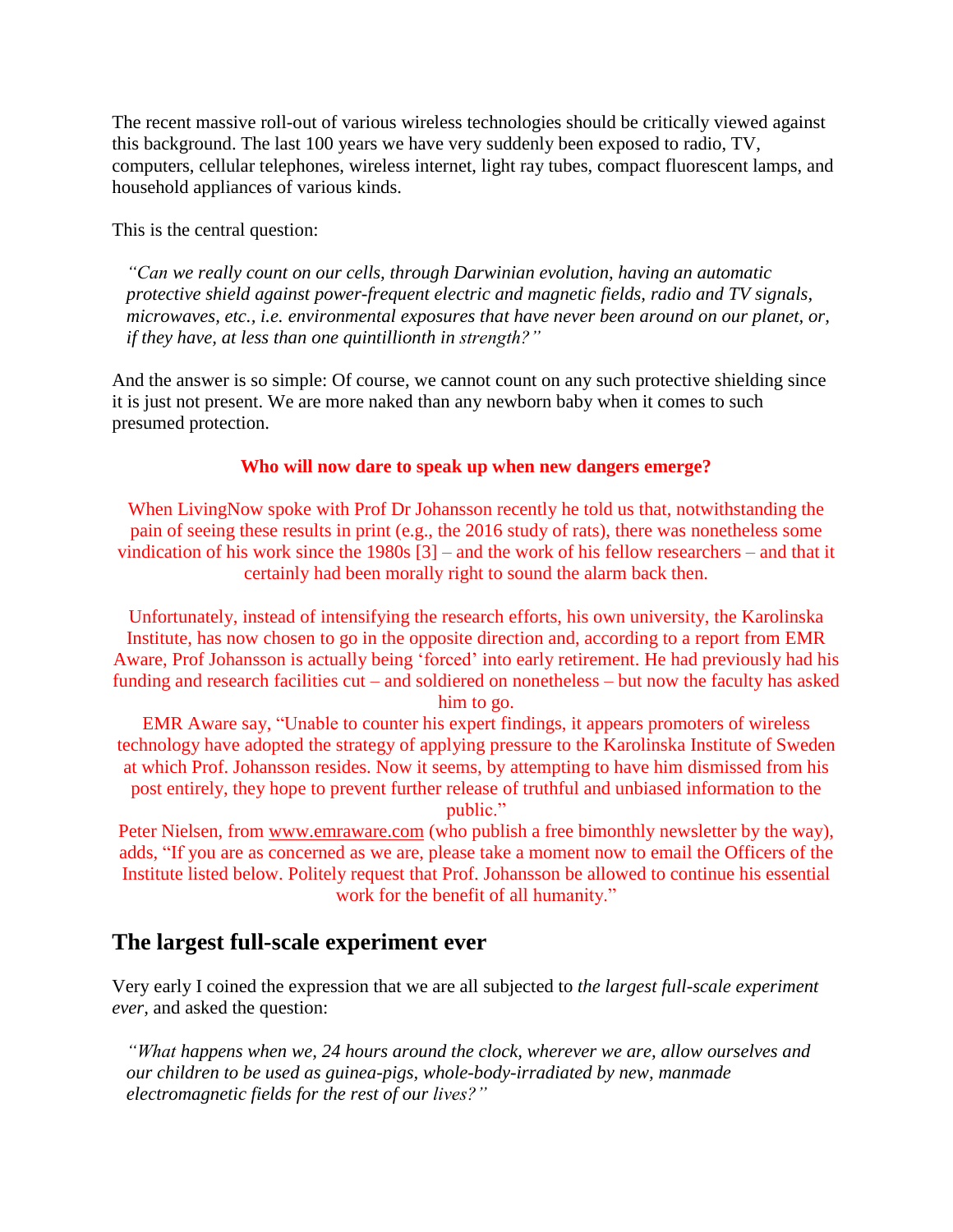This question is more valid and important than ever, and it is up to our society, with its governments, parliaments and health authorities, to answer it – but they most often don't.

So it is fair to ask: can we rely solely on our governments and authorities or do we have to take extra personal responsibility?

Based on all the science that is flooding my desk, I say that this sudden exposure to new, manmade electromagnetic fields seems to cause a disturbance of the immune system to result in molecular and cellular damage and tissue repair reduction that would lead to disease and impairment.

To suddenly feed a stable biological ecosystem, like Planet Earth, with astronomical amounts of energy (as compared to the natural background in which life on this planet evolved) will propel cell growth, like cancer, damage the genome, and jeopardise the immune defence. The mechanisms behind this are not difficult to imagine. This is not a matter of 'rocket science' – the obvious potential evolutionary consequences are easy to grasp, and *it is time to wake up and take strong action!*

Just as we are learning that cell phones are associated with brain and heart tumours, why are we installing more and more of the same technology next to, or in, everyone's homes, often with no legal right or practical possibility to opt out?

Thousands of people have complained of tinnitus, headaches, nausea, sleeplessness, heart arrhythmia, and other symptoms after WiFi was installed. Various studies have reported that electromagnetic fields may have serious, or very serious, side-effects in various tissues and cells, and especially so in the young and very young. Wireless technology is nowadays by many considered a public health hazard, and already lawsuits have been won. There are also reports of WiFi and similar systems interference with pacemakers and other implants. Should we not better value our health, and the health of our family and friends?

# **What we can do**

It is very important that the members of the general public *immediately* start to educate themselves and take precautionary actions of their own. It is too obvious nowadays that we, as citizens, cannot trust our elected bodies or commissioned authorities. Therefore, it is high time that we all – scientists, politicians, civil servants and citizens, finally realise how potentially dangerous for our health may be manmade, artificial electromagnetic fields released from, and used by, our various electronic gadgets – such as power lines, transformers and wiring inside household items, cell phones, tablets, laptops, baby alarms, and gas, water and electricity wireless smart meters. As a reader, do educate yourself! Then take a lifestyle decision for yourselves and for your children based on your own convictions.

From a public health point of view no more research is needed. The proofs in the form of thousands and thousands of peer review-based scientific publications are overwhelming – now society must dare to protect and to serve. Children can never be allowed to be victims of flimsy